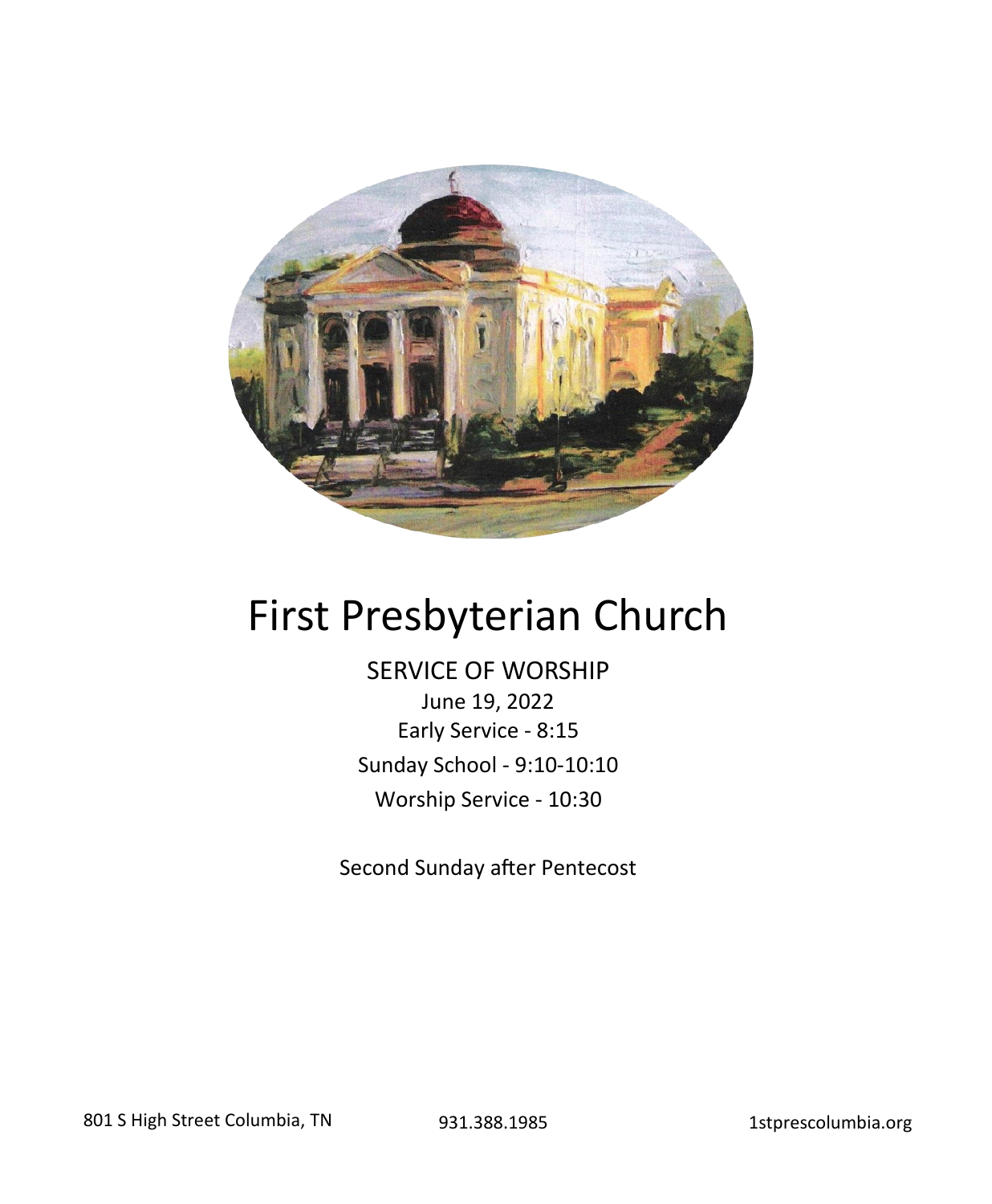# **Gathered As God's People**

| Welcome and Announcements                        |                                               |             |
|--------------------------------------------------|-----------------------------------------------|-------------|
| Prelude                                          | "Aria in F Major"                             | Handel      |
| *Call to Worship                                 |                                               |             |
| Our souls long for you, O God;<br>Where are you? |                                               |             |
| In raging wind?,<br>In trembling earth?          |                                               |             |
| In blazing flames                                | Our souls long for you, O God; where are you? |             |
| Silence                                          |                                               |             |
| *Hymn #620                                       | "Praise, My Soul, the King of Heaven"         | LAUDA ANIMA |

#### Call to Confession

In confession we tell the truth about ourselves, and our broken world. We tell the God of all Truth, who knows our limitations and how we have fallen short. That God who loves us all, stands ready to offer grace and forgiveness. Let us dare to tell the truth in prayer together.

#### Prayer of Confession

**God of Grace, we have harmed your children whom you love. Sometimes the harm is unconscious, coming from our past, and our growing up. Sometimes it is insidious, like the bounty of food available to us. And sometimes our actions are blatant resulting in violence. In your infinite love forgive us. Help us to be the ones to reach out, to seek middle ground. Help us to understand others as we wish to be understood. Guide us to love others as you love us. Amen.** (Silent Prayer)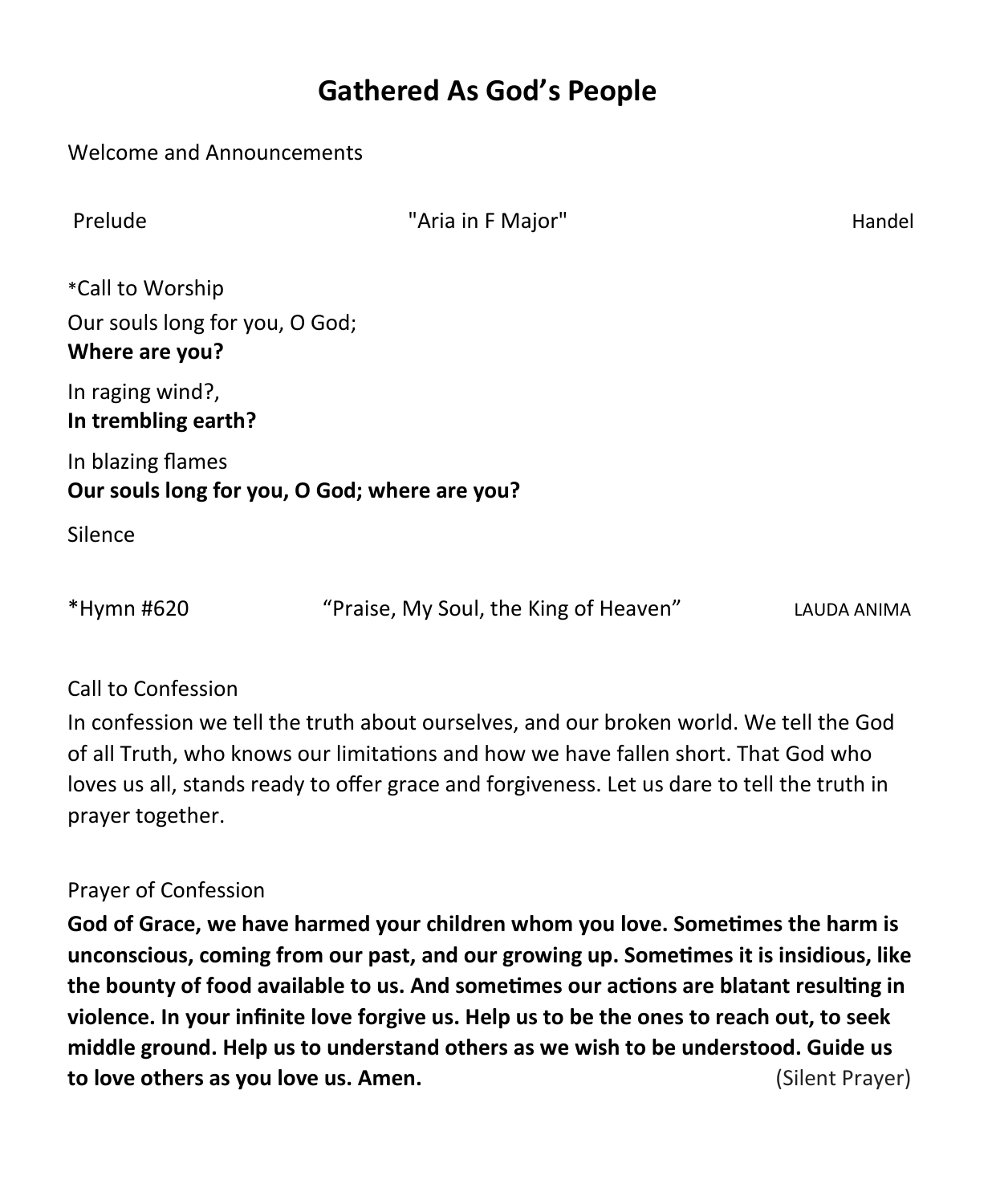Assurance of Grace

The grace of our Lord is fresh everyday. God's love is infinite. These are the tools God gives us. Drink deeply from the living water. Then go, knowing that you are forgiven.

\*Gloria #581

*Glory be to the Father, and to the Son, and to the Holy Ghost; as it was in the beginning, is now, and ever shall be, world without end. Amen, amen.* 

(Children through age five may leave the sanctuary for Children's Activity Time following the Gloria and they may be picked up in the nursery after the 10:30 worship service)

# **Proclaiming God's Word**

Prayer for Illumination **Contract Contract Contract Contract Contract Contract Contract Contract Contract Contract Contract Contract Contract Contract Contract Contract Contract Contract Contract Contract Contract Contract** 

Dwight Fox 10:30

Lord, bring to life for us today, Elijah your prophet, who is fleeing for his life. Seemingly at the end of his rope, he lies down under the shade of a solitary broom tree. But even far away in a desolate place, God's tender care comes to Elijah through an angel's touch.

Scripture Lesson **I Kings 19:1-8** OT pg. 326

The Word of the Lord **Thanks be to God**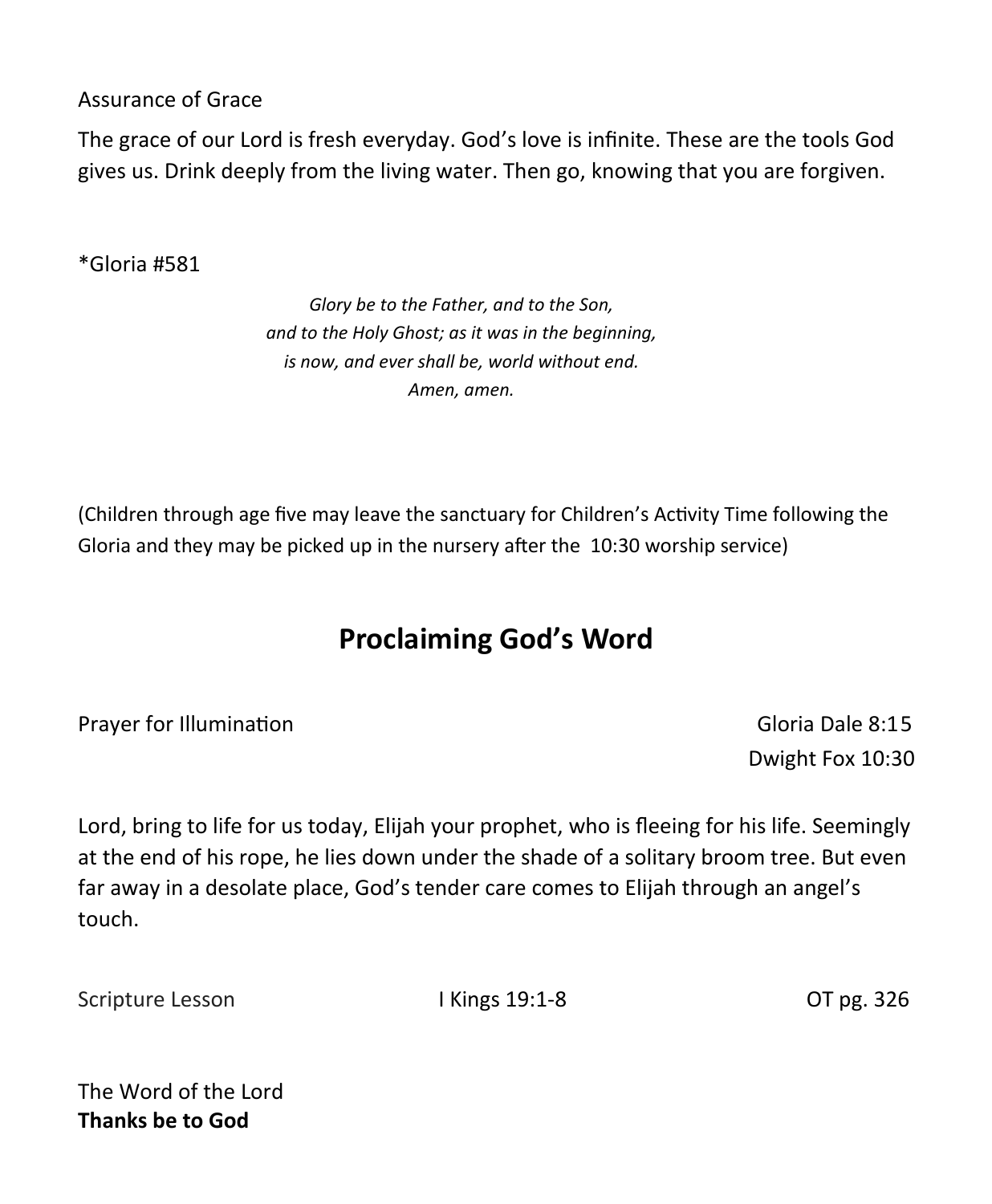Scripture Lesson **Luke 8:26-39** Contract Marsh 2016 Contract Marsh 2016

Sermon **Rev. Christi Armstrong** Rev. Christi Armstrong

## **Responding To God's Word**

\*Hymn #819 "Be Still, My Soul" FINLANDIA

\*Affirmation of Faith (The Apostle's Creed)

**I believe in God the Father Almighty, Maker of heaven and earth, and in Jesus Christ his only Son our Lord; who was conceived by the Holy Ghost, born of the Virgin Mary, suffered under Pontius Pilate, was crucified, dead, and buried; He descended into hell; the third day He rose again from the dead; He ascended into heaven, and sitteth on the right hand of God the Father Almighty; from thence He shall come to judge the quick and the dead. I believe in the Holy Ghost; the holy catholic church; the communion of saints; the forgiveness of sins; the resurrection of the body; and the life everlasting. Amen.**

Prayers of the People and The Lord's Prayer

**Our Father, who art in heaven, hallowed be thy name. Thy kingdom come, thy will be done on earth as it is in heaven. Give us this day our daily bread; and forgive us our debts, as we forgive our debtors; and lead us not into temptation, but deliver us from evil. For thine is the kingdom and the power and the glory, forever. Amen**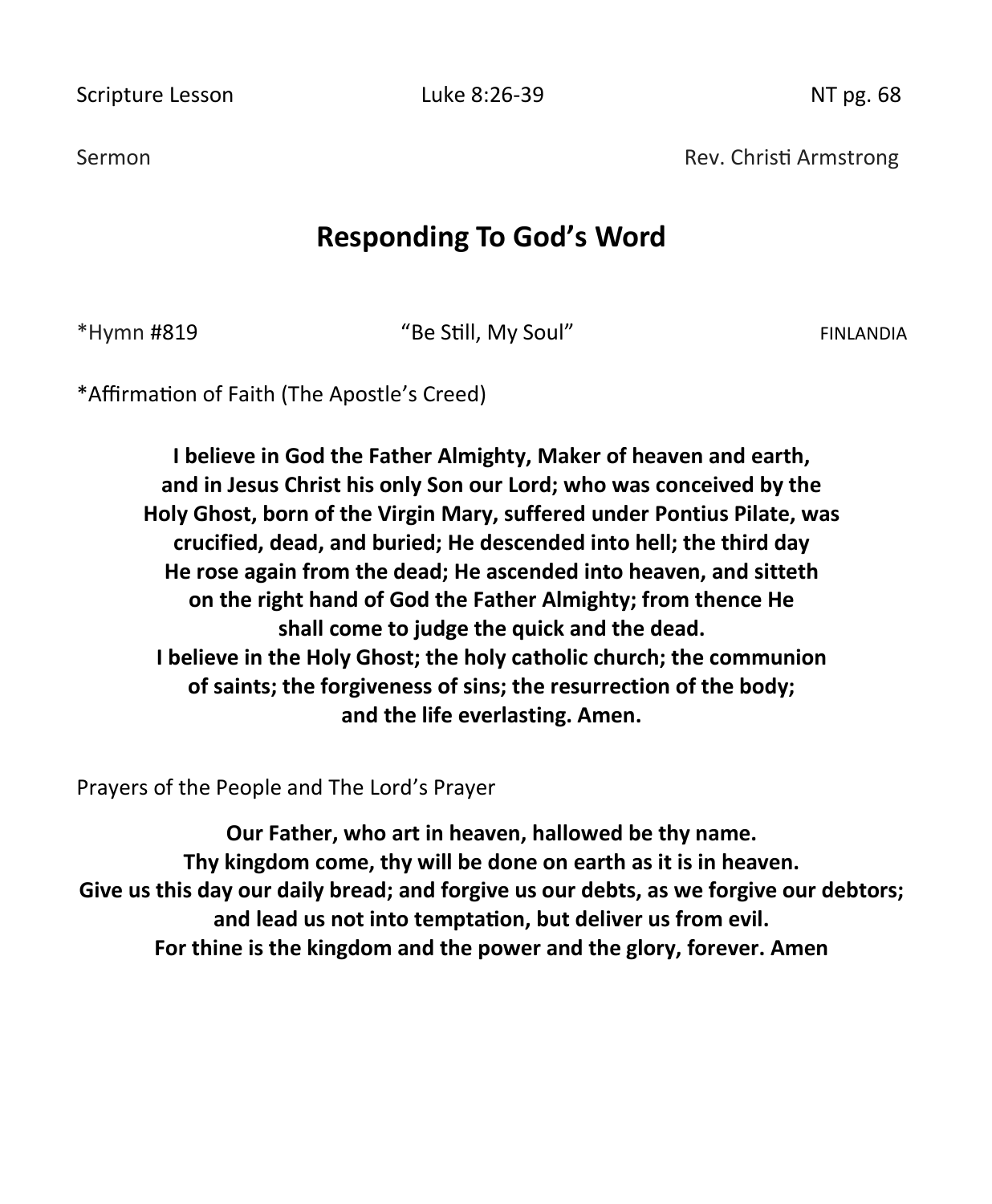| Offertory             | "Aria"                                                                                                                                                                 | Handel    |
|-----------------------|------------------------------------------------------------------------------------------------------------------------------------------------------------------------|-----------|
| *Doxology #606        |                                                                                                                                                                        |           |
|                       | Praise God, from whom all blessings flow;<br>praise him, all creatures here below;<br>praise him above, ye heavenly host;<br>praise Father, Son, and Holy Ghost. Amen. |           |
| *Prayer of Dedication |                                                                                                                                                                        |           |
| $*Hymn #32$           | "I Sing the Mighty Power of God"                                                                                                                                       | ELLACOMBE |
| *Benediction          |                                                                                                                                                                        |           |
| Postlude              | "God is Working His Purpose Out"                                                                                                                                       | Shaw      |

\*Please stand as able

Please sign the red friendship pad at the end of each pew, so we will know who is worshipping with us today.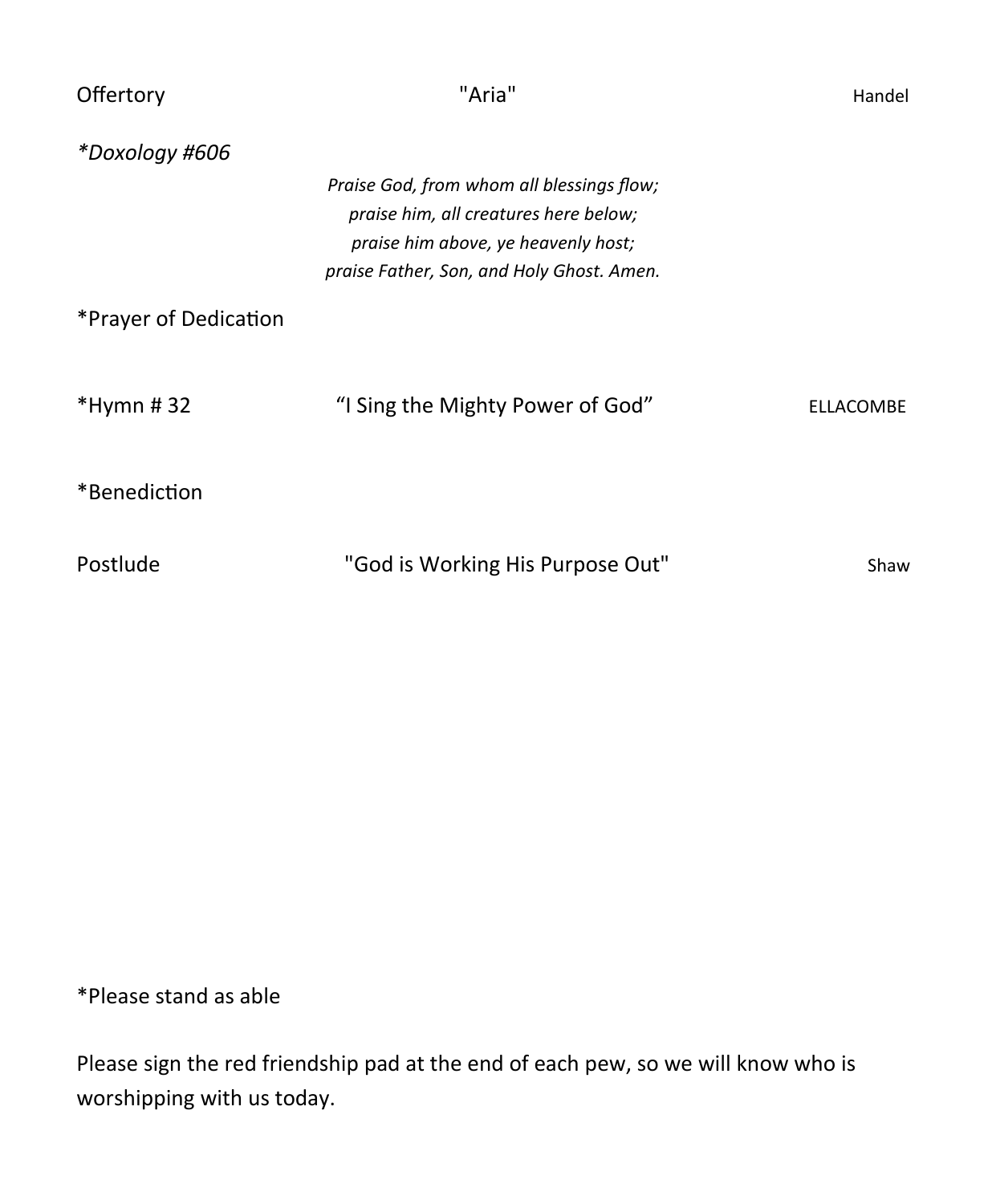## The Christian Year

As God created and appointed days, God created a rhythm of time and appointed seasons for worship. In the Old Testament, people observed seasons of fasting and feasting as occasions for festival worship of God. Jesus kept these festivals. For the Church in the New Testament, the festivals were transformed in meaning and purpose by Jesus' life and teaching, his death and resurrection, and by the gift of the Holy Spirit. Jesus' birth, life, death, resurrection, ascension, and promised return give meaning to the seasons which order the annual rhythm of worship and guide the selection of lessons to be read and proclaimed in the life of the Church. (W-1.3013)

The Christian year includes the central seasons of Christmas and Easter followed by Ordinary Time. The colors associated with the different seasons express visually what is happening in the life of the church. Each color symbolizes the nature of the festival being celebrated.

The Season after Pentecost, follows the Easter cycle. It begins the day after Pentecost and continues to Advent. The purpose of this season is to support new disciples and the whole congregation in living out the gifts and callings discerned during the Easter Season and commissioned on the Day of Pentecost. The liturgical color for this cycle is green.

### **Care List**

The *Care list* is a list of members and friends who are sick, bereaved, or celebrating a happy occasion. After reading their names, you may want to write a short message to someone on the list.

Our Prayers…

Rampley (brothers of Betty Sloan), Kristin Gwaltney (niece of Jennie Grace Jewell). Debra Barnard (sister of Ellen Ludwig), John Cotham, Greg Baxter, Sue Chiles, Barbara Barlar (mother of Janet McAlister), Joe Pugh (brother of Ann Lewis), Gloria Bryson (mother of Ellen Ludwig), Bob Sweeney, Imogene Nelson, Lynn Carroll (father of Margaret Piper), Joe Graham III, Will Green, Waymon Hickman, Steve, Roger, and Gary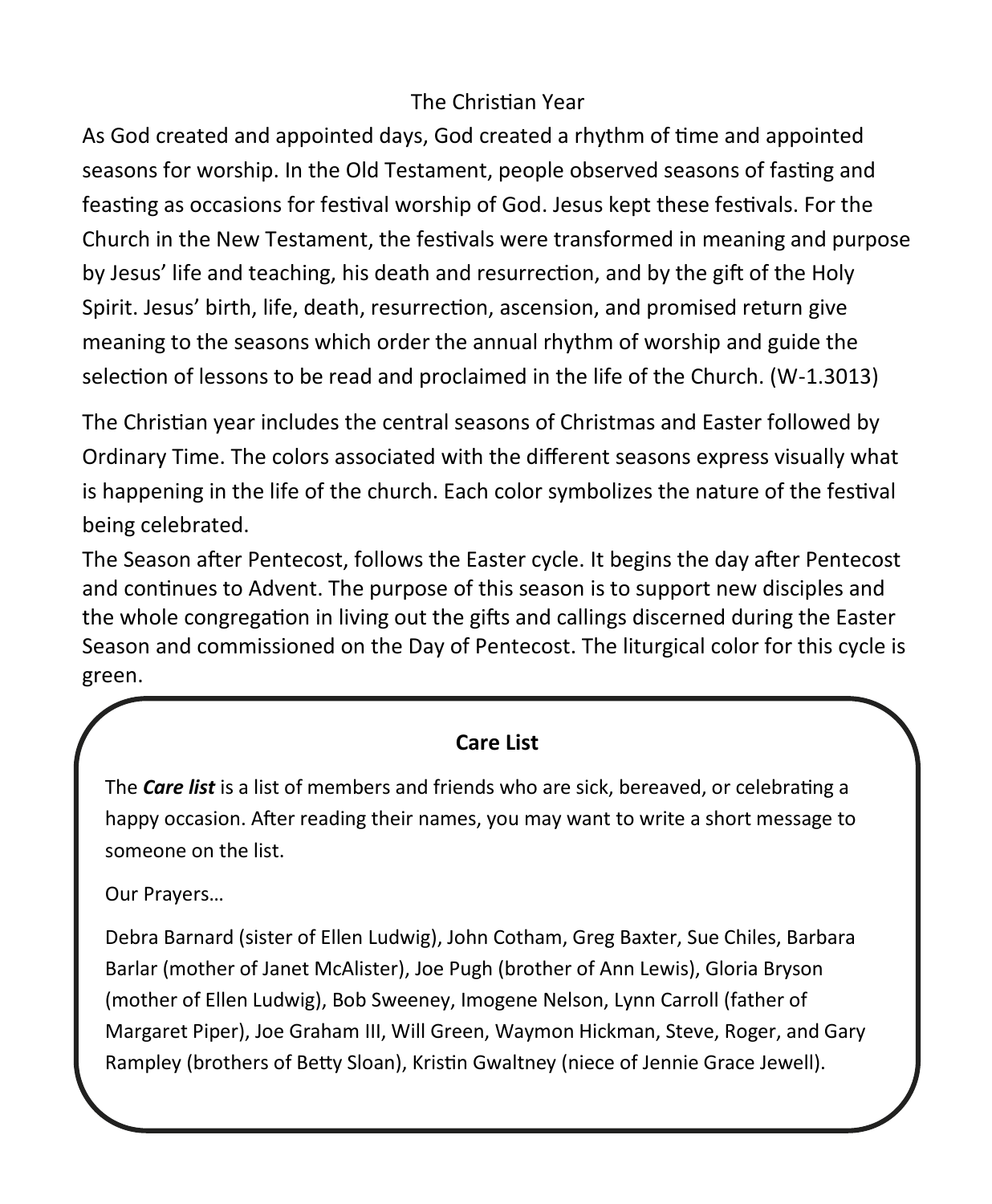## **Announcements**

VBS begins on Monday, June 27. We currently have 63 children registered and over 50 volunteers ready for the week!

Our mission project for the week of VBS is "Cereal for Summer." In conjunction with the Deacons we will be asking each family to bring a box of cereal to help fill the pantry at The Family Center.

How can you help? We are asking for donations of gold fish, fresh fruit (pre-cut if able), fresh bread, and cheese for snack time each day. You can drop off your donations beginning Sunday, June 26 or any day of the week during VBS.

Articles for the July/August newsletter are due by July 12. Please forward any correspondence to sbaxterfpc@gmail.com.